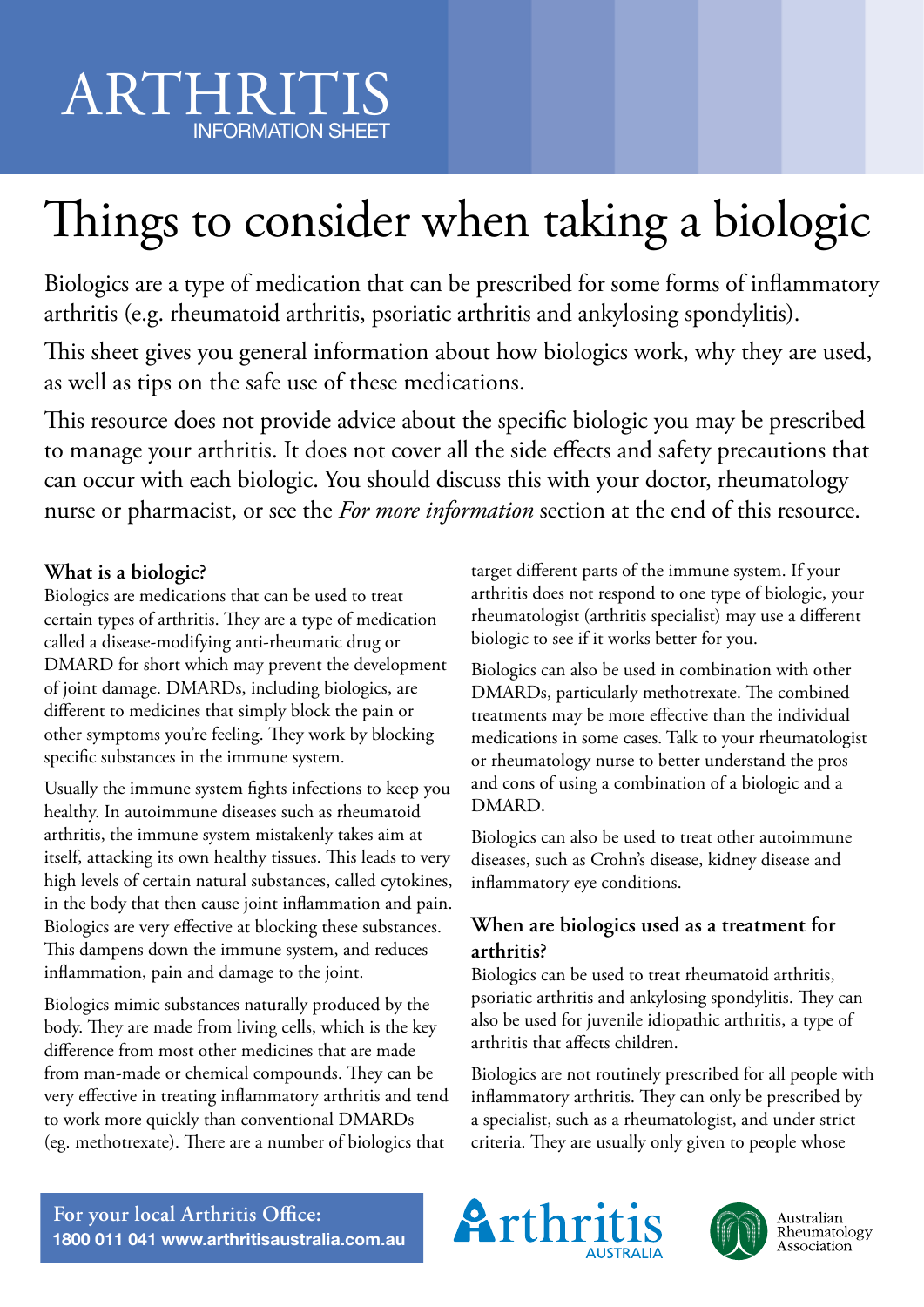arthritis has not responded to conventional DMARDs or who have had side effects from them. The decision to prescribe biologics is not made lightly and it is normal to need time to consider the pros and cons of using this type of medication. Work with your rheumatologist and rheumatology nurse to understand why biologics have been recommended and communicate any concerns or fears you might have so that they can support you to make the best decision.

## **Types of biologics**

There are currently five different types of biologics available. Each targets a different part of the immune system to help reduce inflammation and joint damage. These are:

| <b>Type</b>                                               | <b>Name</b>                                                         | <b>Brand name</b>                                 | <b>Biosimilar brand</b><br>name                                                  | Substance targeted     | <b>Additional</b><br>information                                                                                  |
|-----------------------------------------------------------|---------------------------------------------------------------------|---------------------------------------------------|----------------------------------------------------------------------------------|------------------------|-------------------------------------------------------------------------------------------------------------------|
| Tumour necrosis<br>factor inhibitors (TNF-<br>inhibitors) | Golimumab<br>Certolizumab<br>Etanercept<br>Adalimumab<br>Infliximab | Simponi<br>Cimzia<br>Enbrel<br>Humira<br>Remicade | <b>Brenzys</b><br>Flixceli, Emisima,<br>Inflectra, Jaximab,<br>Remsima, Reflexis | Tumour necrosis factor | Often the first type of<br>biologic your doctor<br>may try.                                                       |
| Interleukin-6 inhibitor                                   | Tocilizumab                                                         | Actemra                                           |                                                                                  | Interleukin-6          |                                                                                                                   |
| Interleukin-1 inhibitor                                   | Anakinra                                                            | Kineret                                           |                                                                                  | Interleukin-1          | Not government-<br>subsidised and is<br>currently only used in<br>children with juvenile<br>idiopathic arthritis. |
| Targeting<br>B-lymphocytes<br>(B-cells)                   | Rituximab                                                           | Mabthera                                          | B-cells (a type of white<br>blood cell)                                          |                        |                                                                                                                   |
| Targeting<br>T-lymphocytes (T-cells)                      | Abatacept                                                           | Orencia                                           | T-cells (a type of white<br>blood cell)                                          |                        |                                                                                                                   |

### **Biosimilars**

For some biologics, there may be a *biosimilar* medication available. A biosimilar medicine is a copy of a biologic medicine that has been shown to be highly similar to the original medicine.

The nature of biologics means they cannot be copied exactly. Biologic medicines are complex and are produced using living cells so there are minor differences between brands and batches. This is why competitor brands are called biosimilars as they are highly similar but not exactly the same.

Biosimilar medicines are comprehensively tested to establish that they have similar safety and effectiveness

as the original biologic. However, as they are not identical to the original biologic, switching to a biosimilar may not be the right decision in every case, especially if the original biologic is working well for you.

It is important that you and your rheumatologist decide together whether you should keep taking the same medication or whether you could consider a biosimilar. If your rheumatologist wants you to continue with the original medication, they will tick the non-substitute box on your prescription. If the pharmacist asks whether you want to consider a substitution, request the medication that is on the script and not a substitution. Further information about biosimilars is available at **www.arthritisaustralia.com.au**

Your local Arthritis Office has information, education and support for people with arthritis

### **Infoline 1800 011 041 www.arthritisaustralia.com.au**

Disclaimer: This sheet is published by Arthritis Australia for information purposes only and should not be used in place of medical advice.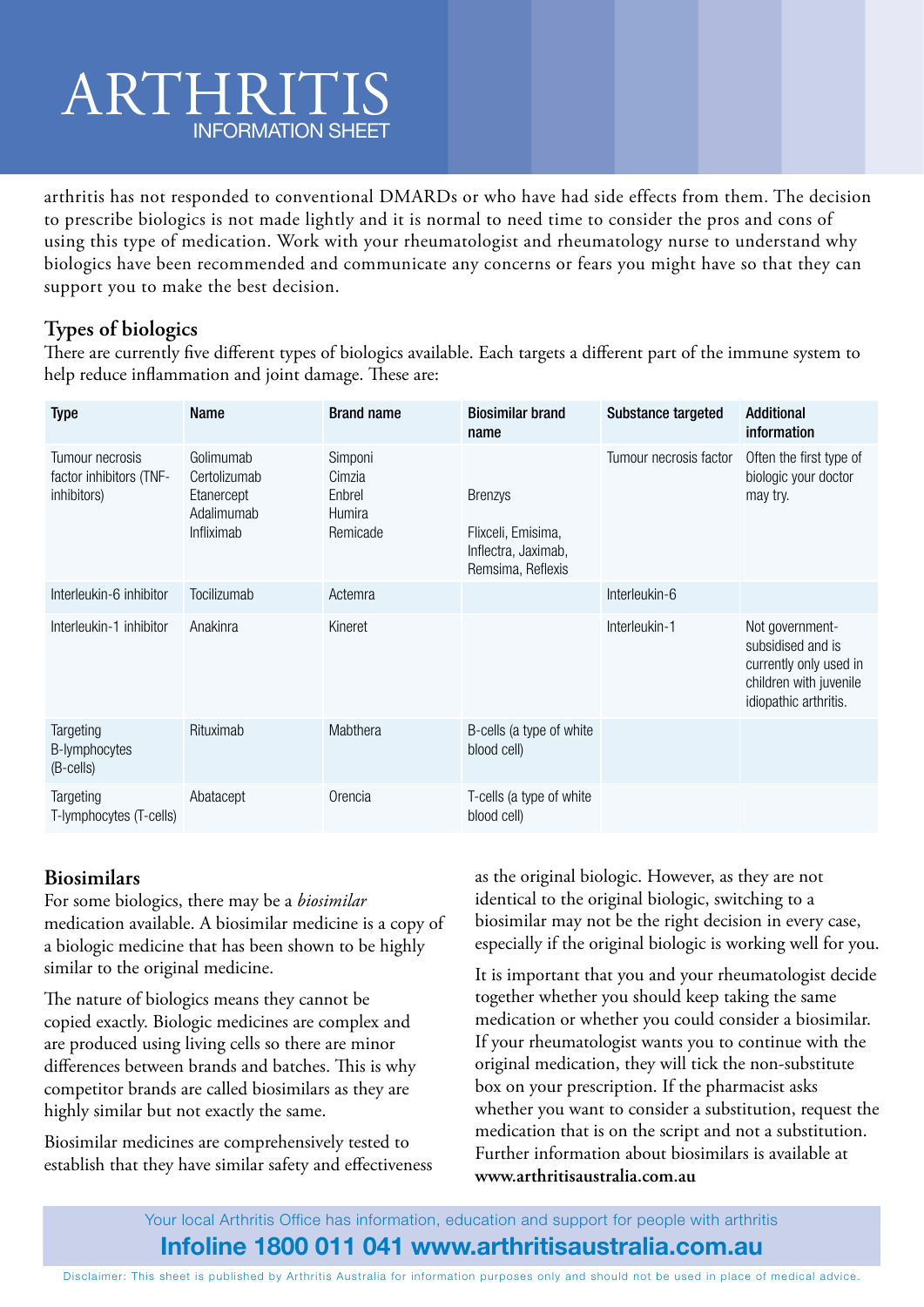## **How are biologics given?**

Most biologics are given as either an infusion (a drip into a vein) or an injection via a needle. Infusions are usually given by a nurse at a hospital or clinic, or sometimes at home. Injections are given via a needle, usually into the stomach area or thigh. Your rheumatologist, rheumatology nurse or pharmacist will usually teach you how to safely do the injection yourself, or teach a trusted friend or family member to do it for you. Alternatively, your GP or their nurse may be able to do the injections for you.

## **How often do I take the biologic?**

Each biologic has its own schedule or frequency of when it is given. Depending on which biologic you are using, you might need to take it daily, weekly, fortnightly, monthly or only a few times per year. Make sure you have a clear understanding from your rheumatologist or rheumatology nurse of how often you need to take your medication so there is no risk of missing a dose or taking too much. As with any medication, it can only be effective if you take it as directed.

**TIP:** Taking a medication once a week, fortnightly or monthly can be difficult to remember. Write it in your diary or set an alarm or reminder in your phone/computer to remind you when to take your next dose.

### **Before starting a biologic**

Before a biologic is prescribed, your rheumatologist will typically talk to you about the following:

- **Infections.** If you have an infection or have a history of chronic (long-term) infection, your doctor will not start you with a biologic until the infection has been treated.
- **History of tuberculosis (TB), hepatitis B or hepatitis C.** Biologics can cause certain bacterial or viral infections to reactivate. Your rheumatologist will often recommend tests for TB and hepatitis before starting a biologic.
- **Live virus vaccines.** Talk to your doctor about your immunisation status and whether any vaccinations

are recommended. Any live virus vaccine needs to be given one to three months before starting a biologic. These include:

- Shingles (herpes zoster) vaccine
- Measles, mumps and rubella vaccine
- Oral polio vaccine
- BCG vaccine
- Some travel vaccines, such as typhoid, small pox and yellow fever vaccines.
- **Other vaccines.** Your doctor will usually recommend certain vaccines, such as the flu vaccine, pneumovax and Hep B, before starting treatment.
- **Future surgery.** Treatment with a biologic may be postponed if you are planning on having surgery.
- **Smoking.** It is recommended to stop smoking while you are taking a biologic.
- **Latex allergy.** Let your doctor know if you have an allergy to latex as some of the equipment used to inject certain biologics may contain latex. Most companies are also releasing latex-free products which may be more suitable.

### **Safety**

Biologics can be positively life-changing medications for people with inflammatory arthritis. They are very effective in dampening the immune system and inflammation. However, the immune system also has an important role in protecting you from infections and illness. Your rheumatologist will aim to find the biologic and the dose that allows you to achieve a balance between the risk of side effects and controlling the arthritis.

#### **Infections**

One of the unwanted effects of using a biologic is an increased risk of infection. You may experience mild infections, such as colds and sinusitis, more often than usual. These minor infections may also last longer than normal. More importantly, the minor infections can lead to more serious infections such as pneumonia. Your doctor or rheumatology nurse will advise you which symptoms of infection are mild and do not need







Australian Rheumatology Association